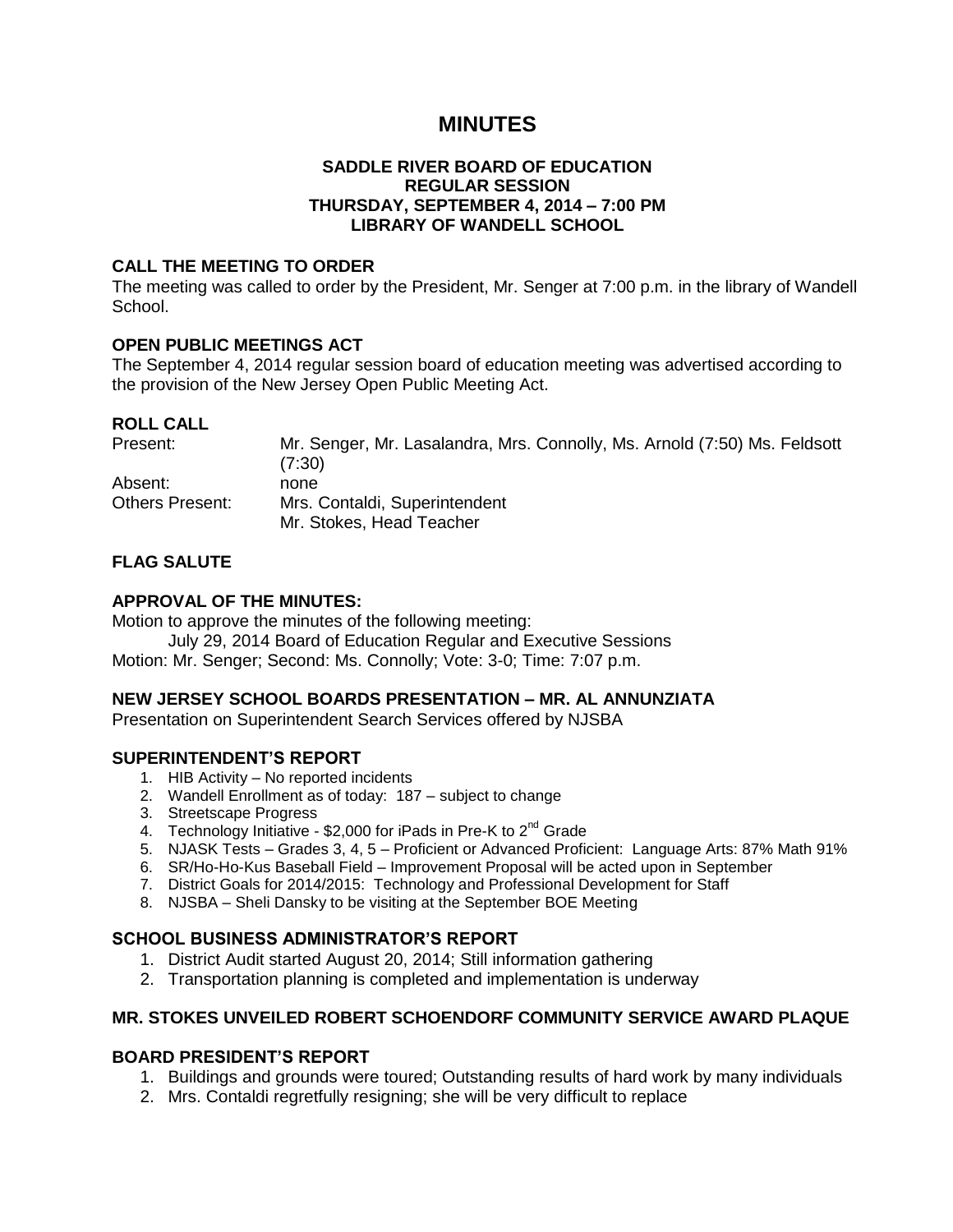## **MEETING OPEN TO THE PUBLIC FOR DISCUSSION OF AGENDA ITEMS ONLY**

- 1. Mrs. Kaufman inquired about a plaque for Mrs. Lovenduski's tree
- 2. Mrs. Holden inquired about the Rosetta Stone program and the new Envision 2015 program

## **AGENDA ITEMS AS PER ATTACHED**

### **COMMITTEE REPORTS**

- 1. Finance/Budget Committee no report
- 2. Board Communications Committee no report
- 3. Technology Committee no report
- 4. Curriculum Committee no report
- 5. Renovation Committee no report
- 6. Wandell School Recreation Committee no report
- 7. Liaisons: Ramsey Board of Education no report Northern Highlands Regional High School – no report
- 8. Home and School Association Wandell Carnival to be held 12-14 September
- 9. New Jersey School Boards Association/NJSBA Legislative Committee no report
- 10. Policy Committee no report
- 11. Health, Well-being, Safety and Transportation Committee no report
- 12. Liaison to Mayor and Council no report
- 13. Negotiations Committee no report
- 14. Search Committee no report

### **COMMENTS ON NON-AGENDA ITEMS – none**

## **MOTION TO ENTER EXECUTIVE SESSION**

WHEREAS Section 8 of the Open Public Meetings Act, Chapter 231, PL 1975, permits the exclusion of the public from a meeting in certain circumstances and WHEREAS the Board is of the opinion that such circumstances presently exist BE IT RESOLVED by the Saddle River Board of Education that:

The public shall be excluded from discussion of the hereinafter-specified subjects:

The general nature of these subjects is: Contractual Matters

It is anticipated at this time that the above-stated subject matters will be made public when the Board determines them to be no longer prejudicial or when the board takes formal action.

Motion: Mr. Senger Second: Mr. LaSalandra Vote: 5-0, motion carried Time: 8:23 p.m.

## **MOTION TO ADJOURN EXECUTIVE SESSION AND MEETING**

Motion: Mr. LaSalandra Second: Mr. Senger Vote: 5-0, motion carried Time: 9:15 p.m.

Respectfully submitted,

Fred D. Palumbo Board Secretary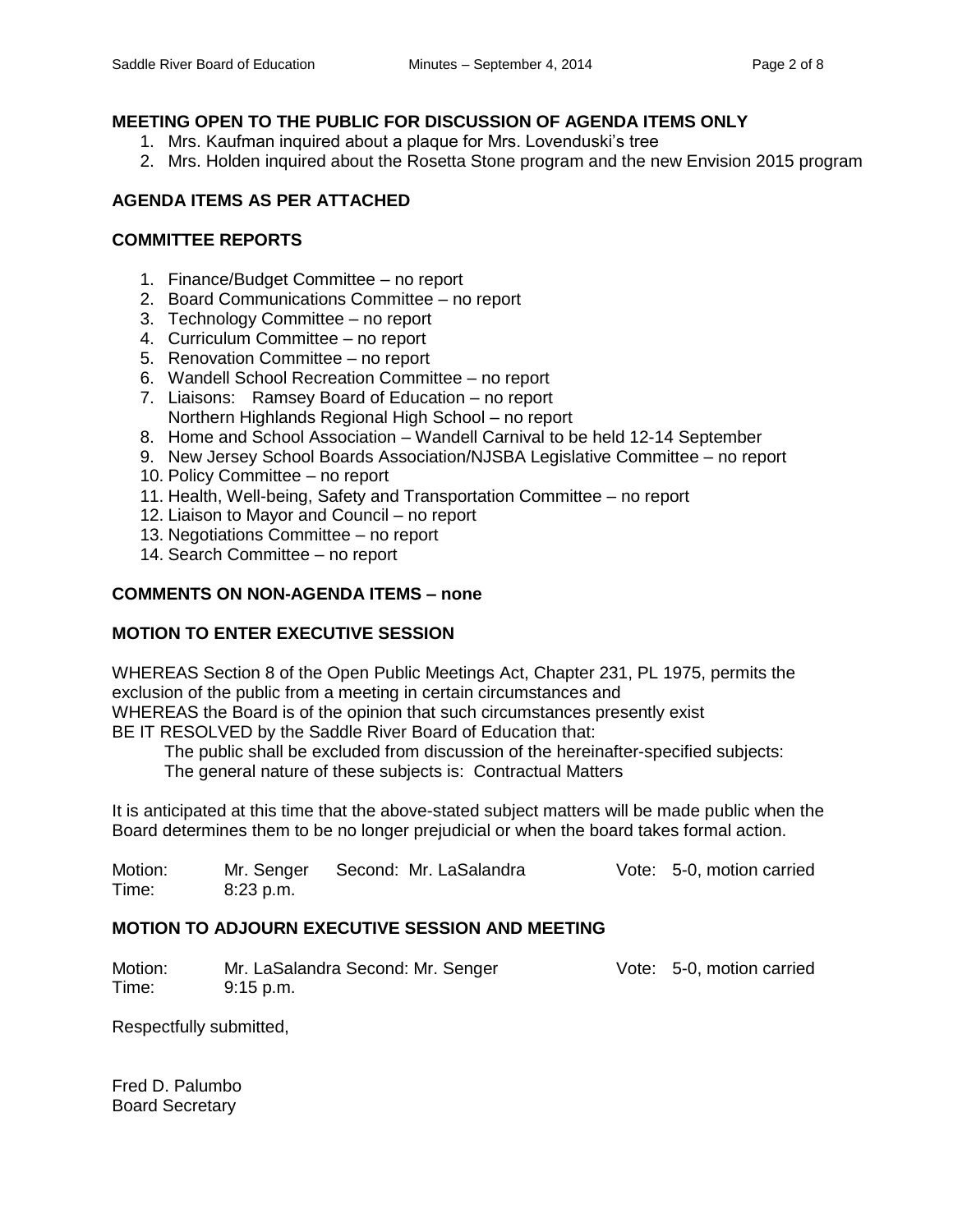#### **SADDLE RIVER BOARD OF EDUCATION THURSDAY, SEPTEMBER 4, 2014 RESOLUTIONS – SUMMARY**

#### **ADMINISTRATION**

A-785 Approval to Submit District Statement of Assurance

#### **EDUCATION**

E-762 Tuition – Special Education – New Alliance Academy - 2014-2015 E-763 Tuition – Special Education – Community School – 2014-2015 E-764 Additional Physical Therapy Services – 2013-2014 – Marilyn Jones E-765 Tuition – Special Education – Bleshman RDS – BCSS – 2014-2015

#### **HUMAN RESOURCES**

HR-1095 Hire Substitute Teachers, Aides and/or Office Workers for 2014-2015

HR-1096 Hire Substitute Nurses for 2014-2015

HR-1097 Acceptance of Resignation

HR-1098 Approval of Superintendent's Merit Action Plans for 2013-2014

HR-1099 Cebulski – Salary Increment

HR-1100 Change to Resolution HR-1087 Stipend Positions – Summer 2014

HR-1101 Change to Resolution HR-1088 Stipend Positions – Summer 2014

HR-1102 Change to Resolution HR-1067 Stipend Positions – Summer 2014

HR-1103 Rescind HR-1081 Palumbo – Retirement

HR-1104 Rescind HR-1086 Employment Contract – Logan

HR-1105 Kresch – Sports Coordinator Stipend – 2014-2015

HR-1106 Maak – Leave Replacement

HR-1107 Logan – Longevity Payments

#### **FINANCE**

F-2127 Payment of Bills – August 2014

F-2128 Line Item Certification

F-2129 Appropriation Transfers – July 2014

F-2130 Board Secretary Report – July 2014

F-2131 Treasurer Report – July 2014

F-2132 Agreement – Treasurer and Board Secretary Report

F-2133 Revision to F-2114 Acceptance of NCLB Funds for FY2015

F-2134 Contract with Bergen County Dept. of Health Services – Nursing Supervision – SRDS

F-2135 Agreement with Ann Hanna – Non-public Nursing Services – SRDS

F-2136 Chapter 192/193 Funding for 2014-2015 – Initial Funding

F-2137 Travel – Kim

F-2138 Authority to Void Stale Checks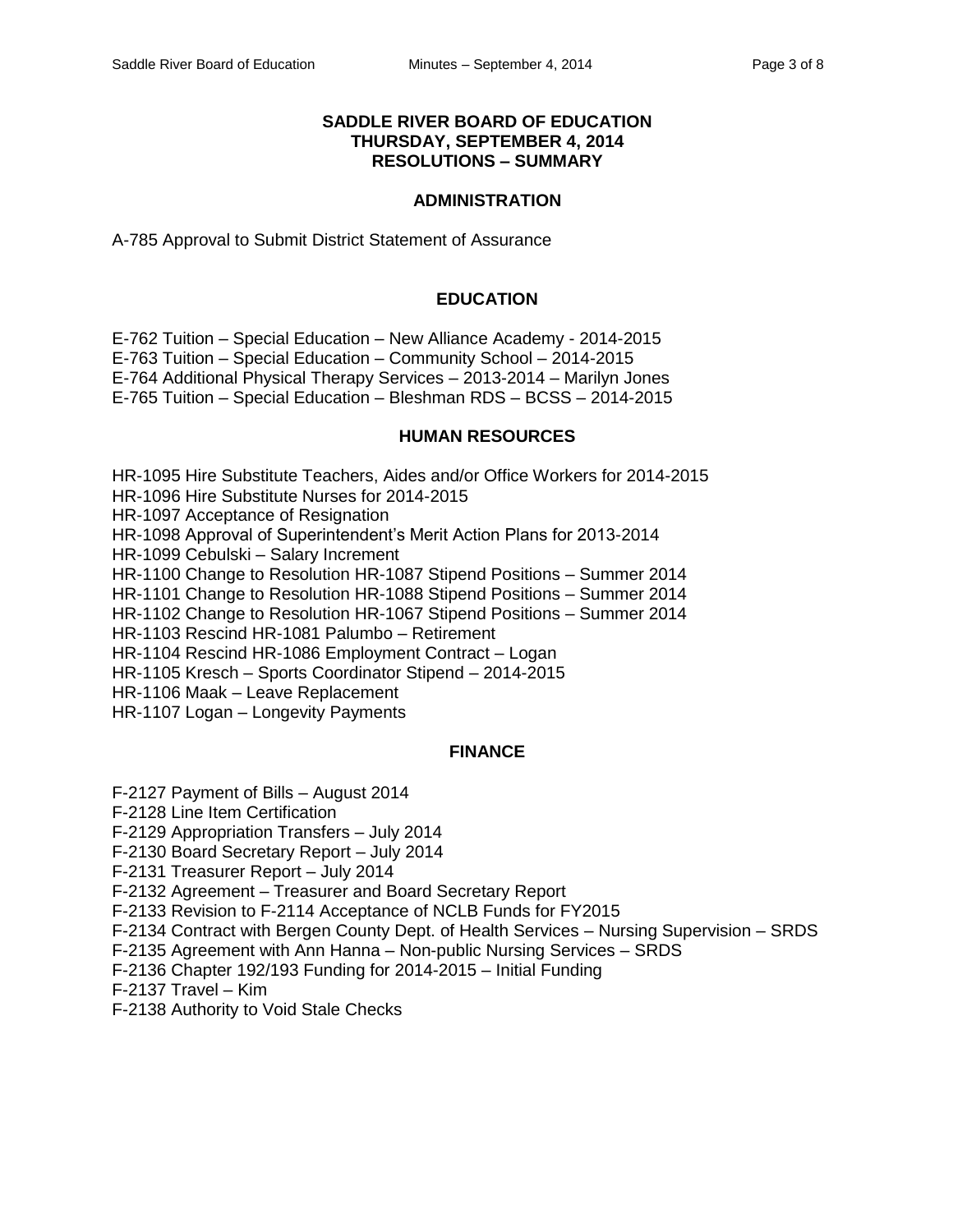#### **ADMINISTRATION**

## **A-785 APPROVAL TO SUBMIT DISTRICT STATEMENT OF ASSURANCE**

BE IT RESOLVED to approve the submission of the QSAC Statement of Assurance for the 2014- 15 school year to the Bergen County Department of Education. Motion: Mr. Senger Second: Ms. Feldsott Vote: 5-0

### **EDUCATION**

### **E-762 TUITION – SPECIAL EDUCATION – NEW ALLIANCE ACADEMY - 2014-2015**

BE IT RESOLVED that the Saddle River Board of Education authorizes the placement of one Saddle River special education student, to attend New Alliance Academy in Paramus, NJ, for the school year 2014-2015, in an amount of \$77,700.

#### **E-763 TUITION - SPECIAL EDUCATION – COMMUNITY SCHOOL – 2014-2015**

BE IT RESOLVED to approve an enrollment agreement with the Community School, Inc., a private school in Teaneck, NJ for one special education student for the 2014-2015 school year, with an annual tuition amount of \$38,210.00.

#### **E-764 ADDIITONAL PHYSICAL THERAPY SERVICES – 2013-2014 – MARILYN JONES**

BE IT RESOLVED that the Saddle River Board of Education approves payment to Marilyn Jones for providing additional Physical Therapy Services to Saddle River special needs students in the amount of \$1,382.50 retroactive to June 1, 2014.

### **E-765 TUITION – SPECIAL EDUCATION – BLESHMAN REGIONAL DAY SCHOOL – BCSS - 2014-2015**

BE IT RESOLVED to approve payment to Bergen County Special Services – Bleshman Regional Day School for tuition for one special education students for the 2014-2015 school year in the total amount of \$69,300.00.

ALL EDUCATION MOTIONS BUNDLED FOR SINGLE VOTE:

Motion: Ms. Feldsott Second: Mr. Senger Vote: 5-0

#### **HUMAN RESOURCES**

#### **HR-1095 HIRE SUBSTITUTE TEACHERS, AIDES AND/OR OFFICE WORKERS**

BE IT RESOLVED, upon the recommendation of the Superintendent, to hire the following individuals as substitute teachers, aides and/or office workers for the 2014-2015 school year, at the substitute rate of \$90.00 per day:

Andreadis, Shari Kelton, Debra Bosco, Mayda Nussear, Michael Dietch, Christine **Suel, Katherine** Suel, Katherine Doumas, Paula **Tatosian, Carol** Eilers, Lori **Taylor**, Diane Healy, Michael **Warren**, Marcia Keady, Kathleen Woodward, Michele

#### **HR-1096 HIRE SUBSTITUTE NURSES**

BE IT RESOLVED, upon the recommendation of the Superintendent, to hire the following individuals as substitute nurses for the 2014-2015 school year, at the substitute rate of \$125.00 per day:

Getto, Virginia **Hands**, Loretta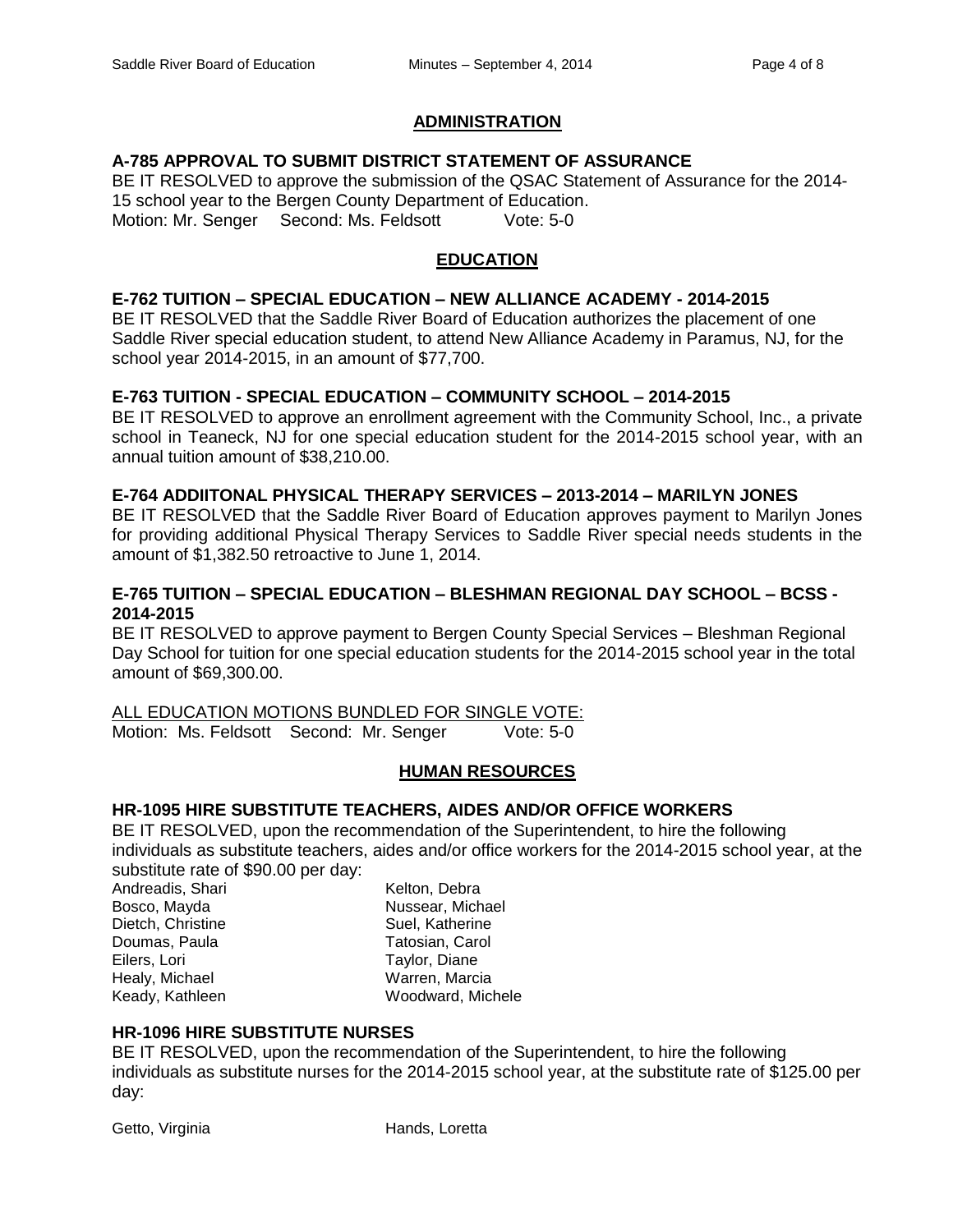#### **HR-1097 ACCEPTANCE OF RESIGNATION**

BE IT RESOLVED that the Saddle River Board of Education accepts, with regret, the resignation of Mrs. Margaret E. Contaldi, Superintendent of Schools, effective November 27, 2014.

### **HR-1098 APPROVAL OF SUPERINTENDENT'S MERIT ACTION PLANS 2013-2014**

WHEREAS, on or about January 28, 2014, the Saddle River Board of Education (hereinafter referred to as the "Board") approved merit action plans for the Superintendent for the 2013-2014 school year consisting of two (2) qualitative merit criteria and three (3) quantitative merit criteria and submitted same to the Executive County Superintendent for approval in accordance with N.J.A.C. 6A:23A-3.1(e)10-11 (hereinafter referred to as "Merit Bonus Goals"); and

WHEREAS, on or about January 13, 2014, the Executive County Superintendent approved said Merit Goals, thereby authorizing the Board to evaluate and award merit bonus increases to the Superintendent upon achievement of each objective; and

WHEREAS, the Board has evaluated the Superintendent's performance and determined that she achieved the objective requiring that she develop Standards-Based Report Cards for K-5 students with a rating of Excellent, thereby entitling her to a qualitative merit bonus of 2.5% of her annual salary in the amount of \$3,125; and

WHEREAS, the Board has evaluated the Superintendent's performance and determined that she achieved the objective requiring that she monitor the number of students recommended for Basic Skills Instruction not to exceed 5% of the student population with a rating of Excellent, thereby entitling her to a quantitative merit bonus of 3.33% of her annual salary in the amount of \$4,162.50; and

WHEREAS, the Board has evaluated the Superintendent's performance and determined that she achieved the objective requiring that she increase the amount of communication with stakeholders and enhance the quality of communication with a rating of Excellent, thereby entitling her to a qualitative merit bonus of 2.5% of her annual salary in the amount of \$3,125; and

WHEREAS, the Board has evaluated the Superintendent's performance and determine that she achieved the objective requiring that she reorganize and restructure the technology department to accommodate improvements in instruction and reduce the overall costs of said department with a rating of Excellent, thereby entitling her to a quantitative merit bonus of 3.33% of her annual salary in the amount of \$4,162.50; and

WHEREAS, the Board has evaluated the Superintendent's performance and determined that she achieved the objective requiring that she increase the number of students in grades 3, 4, and 5 rated Proficient or Advanced Proficient on the spring 2014 administration of the NJ-ASK ELA by 3% with a rating of Excellent, thereby entitling her to a quantitative merit bonus of 3.33% of her annual salary in the amount of \$4,162.50; and

NOW, THEREFORE BE IT RESOLVED that the Board hereby approves the aforementioned merit bonus of the 2013-2014 school year subject to approval by the Executive County Superintendent that the quantitative and qualitative merit criteria for each of the Board assessed objectives have been satisfied for the payment of such merit bonus.

## **HR-1099 CEBULSKI – SALARY INCREMENT**

BE IT RESOLVED, upon the recommendation of the Superintendent, to increase the salary for Edward Cebulski, Head Custodian, from \$57,701 to \$63,951, effective July 1, 2014.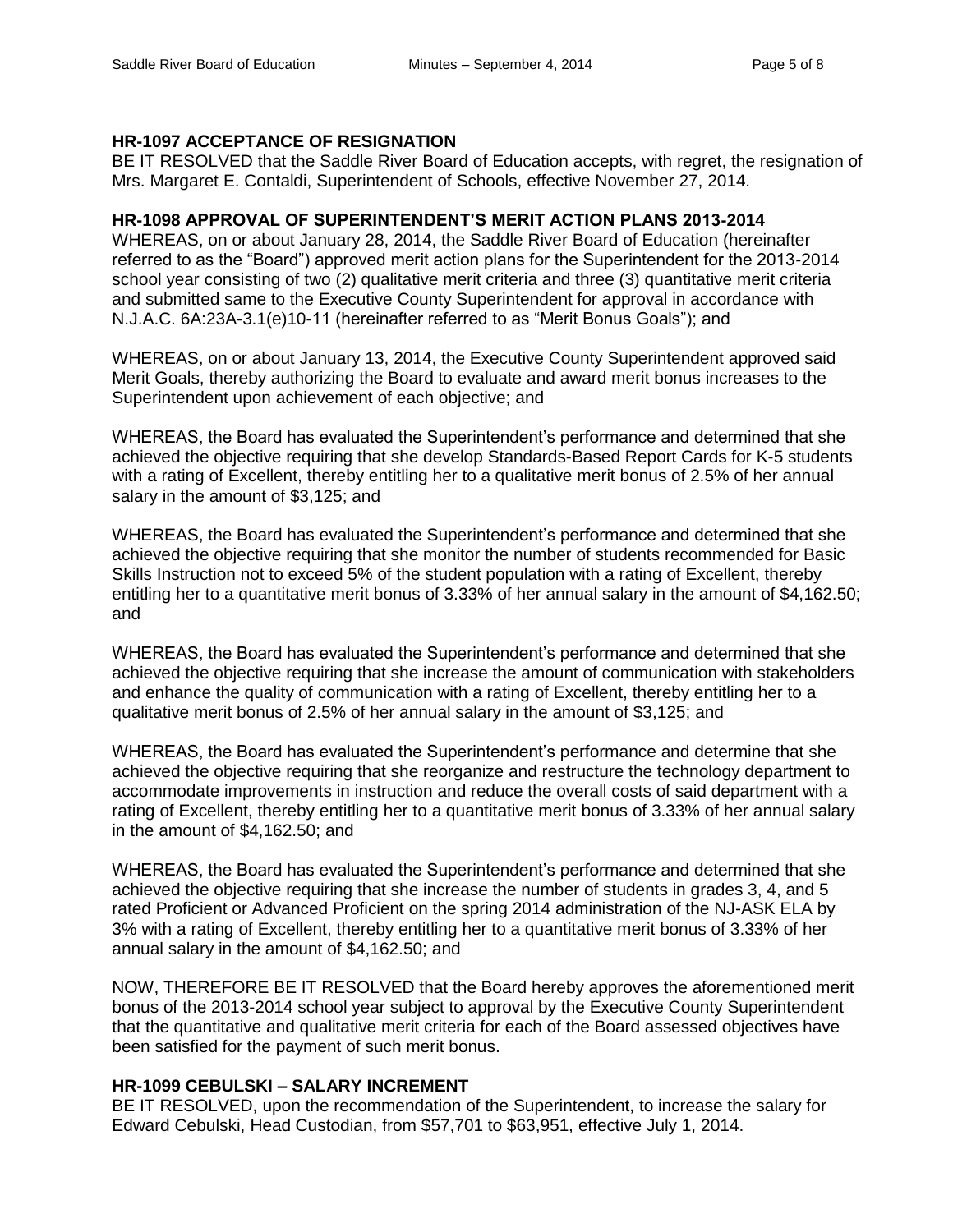## **HR-1100 CHANGE TO RESOLUTION HR-1087 STIPEND POSITIONS – SUMMER 2014 – CURRICULUM REVISION**

BE IT RESOLVED, upon recommendation of the Superintendent, the Saddle River Board of Education approves stipend awards for English Language Arts – Curriculum Revision to the following teachers TO BE CHANGED to *13 hours* during the summer of 2014 at \$80 per hour: Lisa Graziano, Kerri Budds, Laura Tarabokia

## **HR-1101 CHANGE TO RESOLUTION HR-1088 STIPEND POSITIONS – SUMMER 2014 – LEVELED BOOK ROOM**

BE IT RESOLVED, upon recommendation of the Superintendent, the Saddle River Board of Education approves stipend awards for the Leveled Book Room to the following teachers TO BE CHANGED to *11 hours* during the summer of 2014 at \$80 per hour: Rosalie English, Angela Penna, Aubree McLean

### **HR 1102 CHANGE TO HR-1067 BUDDS, PENNA, TARABOKIA – SUMMER STANDARD-BASED REPORT CARD RUBRICS COMMITTEE**

BE IT RESOLVED that, upon recommendation of the Superintendent, the Saddle River Board of Education approves Kerri Budds, Angela Penna and Laura Tarabokia to fill the positions as described in G.A. Notice #28, TO BE CHANGED to *13 hours* during the summer of 2014 for a stipend rate of \$80.00 per hour.

## **HR-1103 RESCIND HR-1081 PALUMBO – RETIREMENT**

BE IT RESOLVED, upon recommendation of the Superintendent, that the Saddle River Board of Education rescinds HR-1081 accepting the retirement of Fred D. Palumbo, School Business Administrator and Board Secretary effective November 1, 2014.

## **HR-1104 RESCIND HR-1086 EMPLOYMENT CONTRACT – LOGAN - SCHOOL BUSINESS ADMINISTRATOR/BOARD SECRETARY – 2014-2015**

BE IT RESOLVED that, upon recommendation of the Superintendent, the Saddle River Board of Education rescinds HR-1086 approving the Employment Contract of Donna M. Logan as School Business Administrator and Board Secretary for the period October 6, 2014 through June 30, 2015.

## **HR-1105 KRESCH – SPORTS COORDINATOR STIPEND**

BE IT RESOLVED, upon recommendation of the Superintendent, to approve stipend payments totaling \$2,950 to Jeff Kresch in compensation for his role as Sports Coordinator for Wandell School for the 2014-2015 school year.

## **HR-1106 MAAK – LEAVE REPLACEMENT**

BE IT RESOLVED, upon recommendation of the Superintendent, that the Saddle River Board of Education authorizes the hiring of Hannah Maak as a leave replacement effective September 1, 2014 through November 26, 2014 at BA Step 1, .6 FTE on the teacher salary guide.

## **HR-1107 LOGAN - LONGEVITY PAYMENT FOR 2014-2015**

BE IT RESOLVED that upon recommendation of the Superintendent to initiate an annual longevity payment for Donna Logan in the amount of \$4,000 for school year 2014-2015 for over 16 years' experience in the Saddle River School District, to be considered because the terms of her employment entitle her to the same benefits as the members of the SREA and their current contract.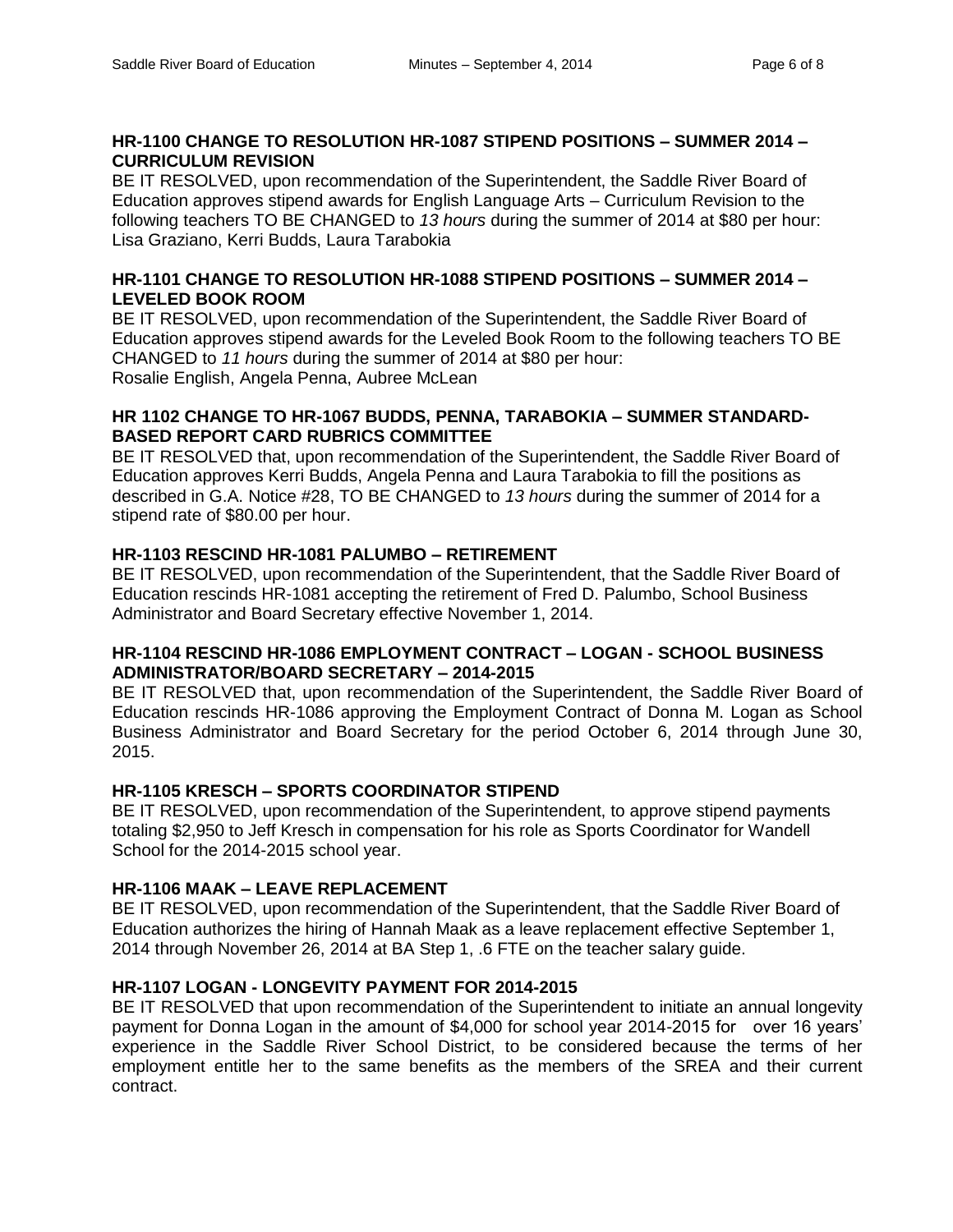## ALL HR MOTIONS BUNDLED FOR SINGLE VOTE:

| Motion: Ms. Feldsott    | Second: Mr. Senger |         |         |         |
|-------------------------|--------------------|---------|---------|---------|
| Roll Call Vote: HS: Yes | JL: Yes            | RA: Yes | IF: Yes | JC: Yes |

### **FINANCE**

## **F-2127 PAYMENT OF BILLS – AUGUST 2014**

BE IT RESOLVED that the payment of bills for August 2014 as per the bill lists on file in the business office be approved.

## **F-2128 LINE ITEM CERTIFICATION**

BE IT RESOLVED that in compliance with NJAC 6:20-2A-10(e) that the Board of Education certifies that no major account or fund has been over-expended and that as of this report, sufficient funds are available to meet the District's financial obligations for the remainder of the fiscal year.

## **F-2129 APPROPRIATION TRANSFERS – JULY 2014**

BE IT RESOLVED that the appropriation transfers for the month of July 2014 as per the list on file in the business office be approved.

### **F-2130 BOARD SECRETARY REPORT – JULY 2014**

BE IT RESOLVED that the Reports of the Board Secretary for the month of July 2014 be approved.

### **F-2131 TREASURER REPORT – JULY 2014**

BE IT RESOLVED that the Treasurer's Report for the month of July 2014 be approved.

## **F-2132 AGREEMENT – TREASURER'S AND BOARD SECRETARY'S REPORTS**

BE IT RESOLVED that the Saddle River Board of Education states that the Report of the Treasurer of School Moneys and the Report of the Secretary of the Board of Education for the month of July 2014 are in agreement and on file in the Board Secretary's Office.

#### **F-2133 REVISION TO F-2114 ACCEPTANCE OF NCLB FUNDS FOR FY 2015**

BE IT RESOLVED that the Saddle River Board of Education revises Resolution 2114 to accept the funds awarded to the school district by the NCLB grant for Fiscal Year 2015 in the following amounts:

Title II-A Total \$7,052.00 consisting of: for Public School use 2,525.00 for Non-Public School use 4,527.00

### **F-2134 CONTRACT WITH BERGEN COUNTY DEPARTMENT OF HEALTH SERVICES – NURSING SUPERVISION – SADDLE RIVER DAY SCHOOL**

BE IT RESOLVED to enter into a contract with Bergen County Department of Health Services to provide nursing supervision for Saddle River Day School for the 2014-2015 school year at a cost not to exceed \$4,485.93 (including a 3% administration fee).

## **F-2135 AGREEMENT WITH ANN HANNA – NONPUBLIC NURSING SERVICES – SADDLE RIVER DAY SCHOOL**

BE IT RESOLVED to enter into a contract with Ann Hanna, School Nurse for the Saddle River Day School, to perform nonpublic nursing services for the 2014-2015 school year at a cost of \$21.00 per hour for 1205.9 annual hours, and not to exceed \$25,323.90 for the year.